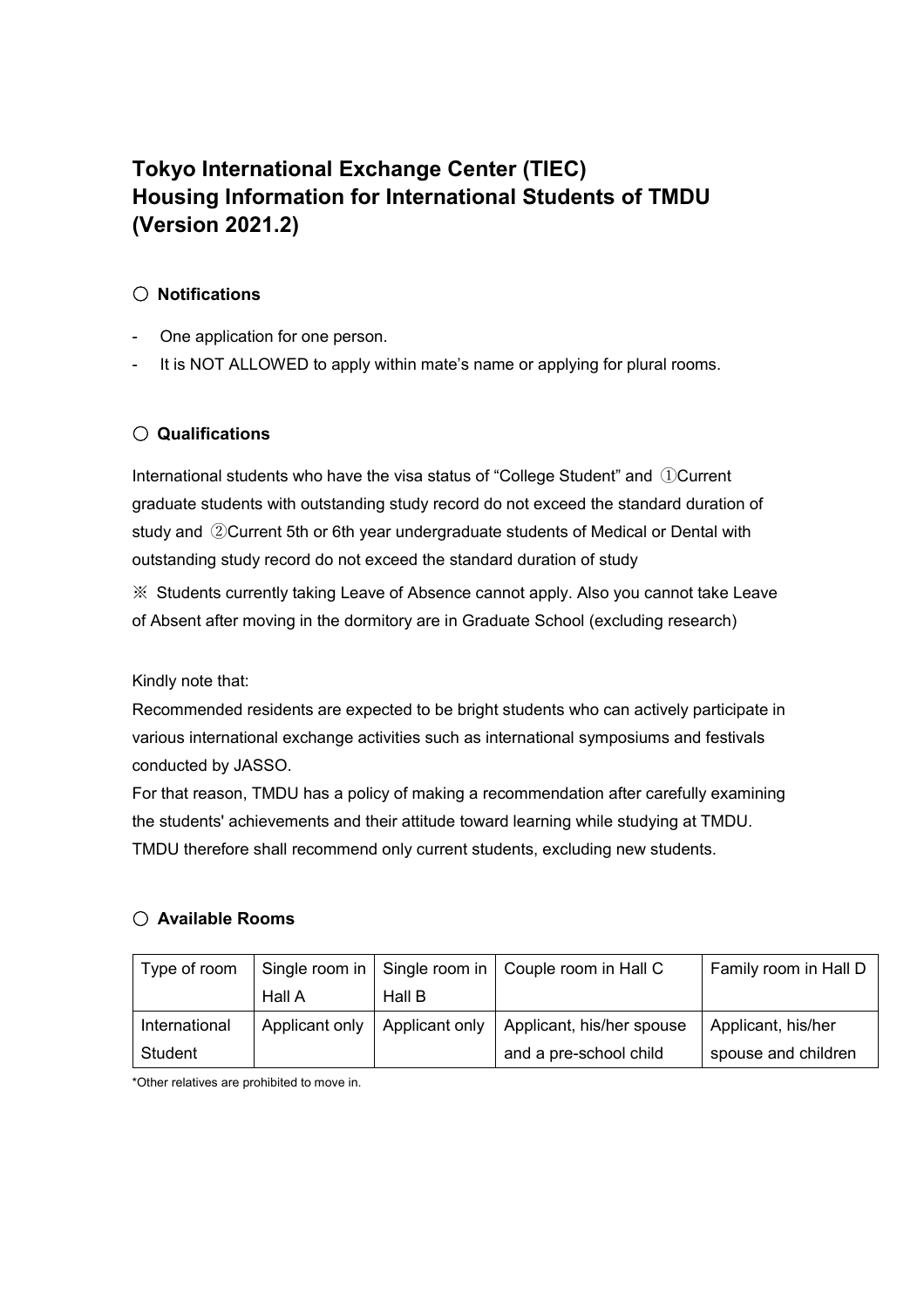### 〇 **Required Documents to apply**

#### **\*Please submit the following documents (1 to 8) to FSSU by Email.**

e-mail:[fssu@ml.tmd.ac.jp](mailto:fssu@ml.tmd.ac.jp)

1. Application form for TIEC (Form 1-1(1))

https://www.jasso.go.jp/ryugaku/kyoten/tiec/residence/bosyu/ icsFiles/afieldfile/2021/01/20/tiecform1\_1.pdf

2. The proposal for implementation / participation of exchange activities at Tokyo International Exchange Center (Form 3)

https://www.jasso.go.jp/ryugaku/kyoten/tiec/residence/bosyu/ icsFiles/afieldfile/2021/01/20/tiecform3.pdf

4. Application for Tokyo International Exchange Center (Form 14-1)

https://www.jasso.go.jp/ryugaku/kyoten/tiec/residence/bosyu/ icsFiles/afieldfile/2021/01/20/tiecform14\_1.pdf

- 5. Photocopy of **Student ID card** (which guarantees your studying period)
- 6. Photocopy of **passport** (photo, landing permit pages, applicant and his/her family)
- 7. Photocopy of **Resident Card** (both sides, applicant and his/her family)
- 8. Official Documents that proving the relationship of the applicant and the family (e.g.

Marriage certificate, Birth Certificate, Certificate of Residence issued within three months

prior to the application date)

\*You can download the Excel version forms from the link below.

<https://www.jasso.go.jp/ryugaku/kyoten/tiec/residence/bosyu/ryugakusei.html#tennpusyorui>

| <b>Deadline</b> | <b>Result</b> | Your desired move-in date             |  |
|-----------------|---------------|---------------------------------------|--|
| 2021.Mar.15     | 2021.Apr.01   | $2021$ .May.01 $\sim$ 2021.May.31     |  |
| 2021.Apr.01     | 2021.Apr.15   |                                       |  |
| 2021.Apr.15     | 2021.Apr.30   | $2021$ .June.01 $\sim$ 2021.June.30   |  |
| 2021.Apr.30     | 2021.May.17   |                                       |  |
| 2021.May.17     | 2021.June.01  | $2021$ .July.01 $\sim$ 2021.July.31   |  |
| 2021.June.01    | 2021.June.15  |                                       |  |
| 2021.June.15    | 2021.July.01  | $2021.Aug.01 \rightarrow 2021.Aug.31$ |  |
| 2021.July.01    | 2021.July.15  |                                       |  |
| 2021.July.15    | 2021.Aug.02   | $2021$ .Sept.01 $\sim$ 2021.Sept.30   |  |
| 2021.Aug.02     | 2021.Aug.16   |                                       |  |

### 〇 **Deadline and Result**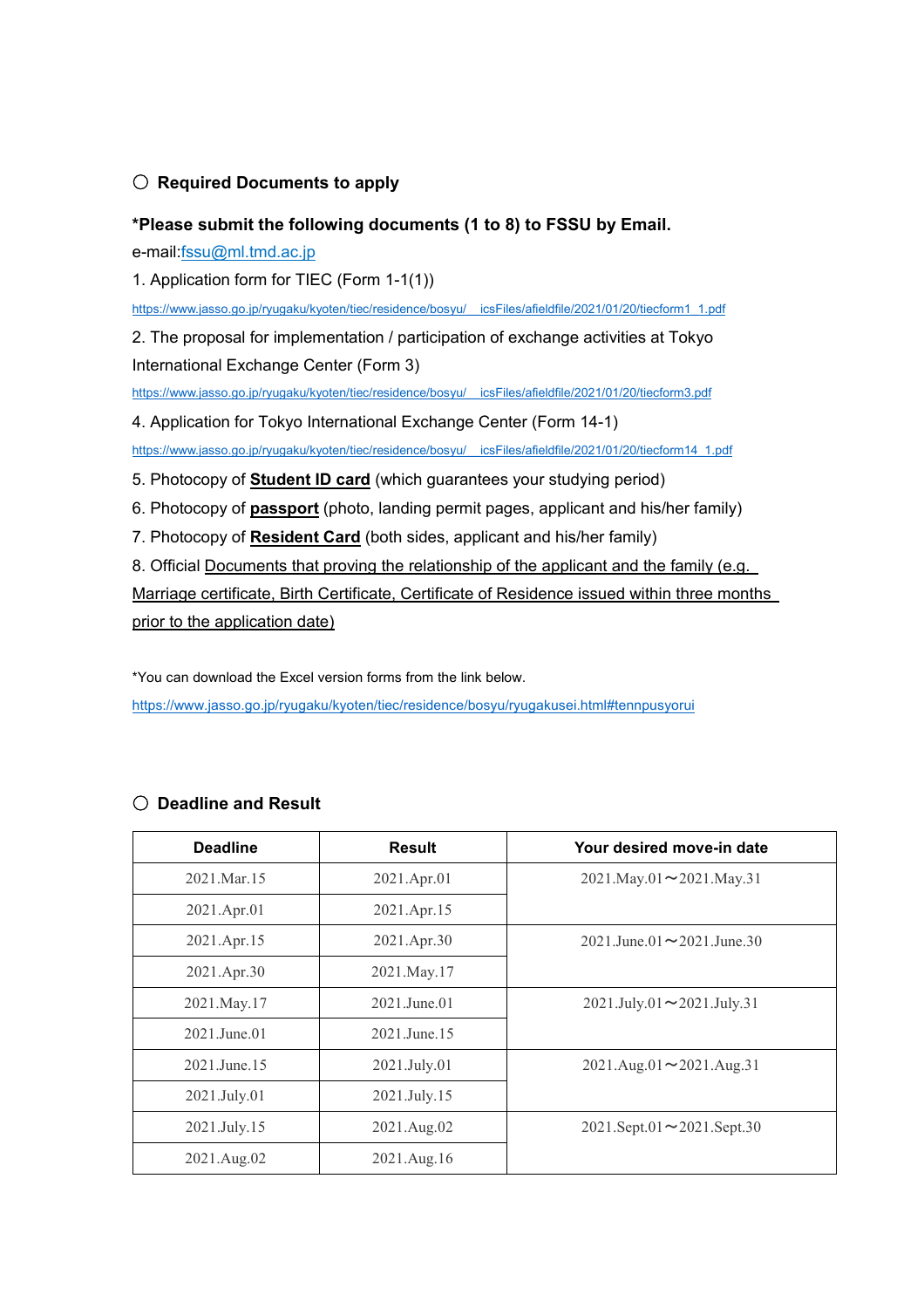| 2021.Aug.16   | 2021.Sept.01  | $2021.$ Oct.01 $\sim$ 2021.Oct.31     |
|---------------|---------------|---------------------------------------|
| 2021.Sept.01  | 2021.Sept.15  |                                       |
| 2021.Sept.15  | 2021.Oct.01   | $2021$ . Nov. 01 $\sim$ 2021. Nov. 30 |
| 2021.Oct.01   | 2021.Oct.15   |                                       |
| 2021.Oct.15   | 2021. Nov. 01 | $2021$ .Dec.01 $\sim$ 2021.Dec.28     |
| 2021. Nov. 01 | 2021. Nov. 15 |                                       |
| 2021. Nov. 15 | 2021.Dec.01   | $2022$ .Jan. $04 \sim 2022$ .Jan.31   |
| 2021.Dec.01   | 2021.Dec.15   |                                       |
| 2021.Dec.15   | 2022.Jan.04   | $2022$ .Feb.01 $\sim$ 2022.Feb.28     |
| 2022.Jan.04   | 2022.Jan.17   |                                       |

\*When rooms are fully booked, the application period may be closed.

#### 〇 **Application process and Announcement:**

Residents nominated by TMDU will be decided through the paper screening by TIEC on the following criteria by JASSO,

1. Those who can proactively join some international exchange events held by TIEC.

2. Those who came to Japan within 1 year will be prioritized.

3. Candidates' nationality might be considered in order to welcome as various nationalities as possible.

4. Candidates' university might be considered to welcome as various universities as possible.

5. Expected long-term applicants will be prioritized.

6. The number of Japanese resident assistants (RA) at the university might be considered

### 〇 **Conditions of Occupancy**

#### **1. Period of Occupancy**

The period is within the term of study, or less than 3 years. Also, if the candidate had lived in TIEC before, previous years will be included in 3 years. For Couple room and Family room in Hall C and D, the inmates' previous moving in years is also included. (The longer duration will be adopted)

#### **2. Permission for moving in and extending the term**

Permission for moving in and extending the term limit will be maximum 1 year, renewing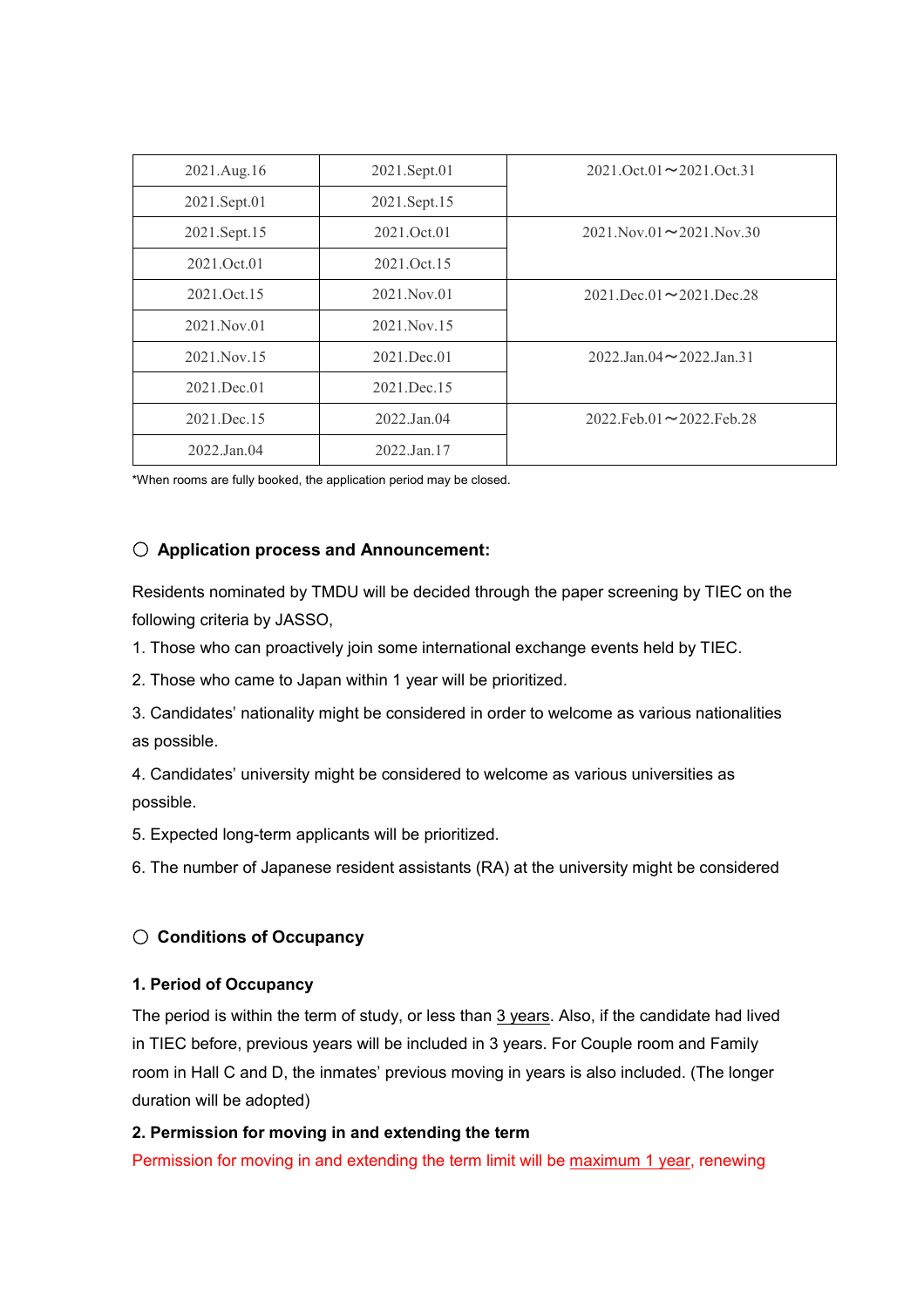#### per 1 year.

\*Students whose period of residence is end of March, August, September, the students are required to leave TIEC by

#### 25<sup>th</sup> of each month.

\*To extend the term, the record of joining events and living attitude in TIEC will be considered.

#### 〇 **Cost**

#### - **Room rent**

| Type of room  | Single room in  | Single room in  | Couple room in  | Family room in Hall D |
|---------------|-----------------|-----------------|-----------------|-----------------------|
|               | Hall A          | Hall B          | Hall C          |                       |
| International | 35,000yen/Month | 52,000yen/Month | 74,500yen/Month | 86,500yen/Month       |
| Student       |                 |                 |                 |                       |

\*These fees might change with a previous notice.

Cost for **ENTERING**- The same amount of rent fee as one month's rent (at the time of moving-in, not refundable)

\*If it is not payed for more than 2 month from moving-in, you will be required to leave the place.

- Cost of **UTILITIES**- actual expenditures will be directly charged to the residents. It will be charged from the first day of permission to move in even though you do not move in from that day.

\*If it is not payed for more than 3 month from moving-in, you will be required to leave the place.

In case you decide not to move in after permitted, you must submit the designated documents from TMDU and you will be charged the room rent fee for 1 month after submitting the decline notification form.

### 〇 **Time of moving in for inmates(**For Couple room and Family room in Hall C and D)

Residents must move in with their inmates at the same time but if there are some inevitable reasons, inmates might be allowed to move in later (about less than 1 month) only if they propose beforehand. (In this case the term won't be changed from the residence permission.)

**\***In case of the inmate couldn't move in by the date they proposed, both applicant and inmate would lose their qualification for moving in.

#### 〇 **Others**

False applications are subject to eviction.